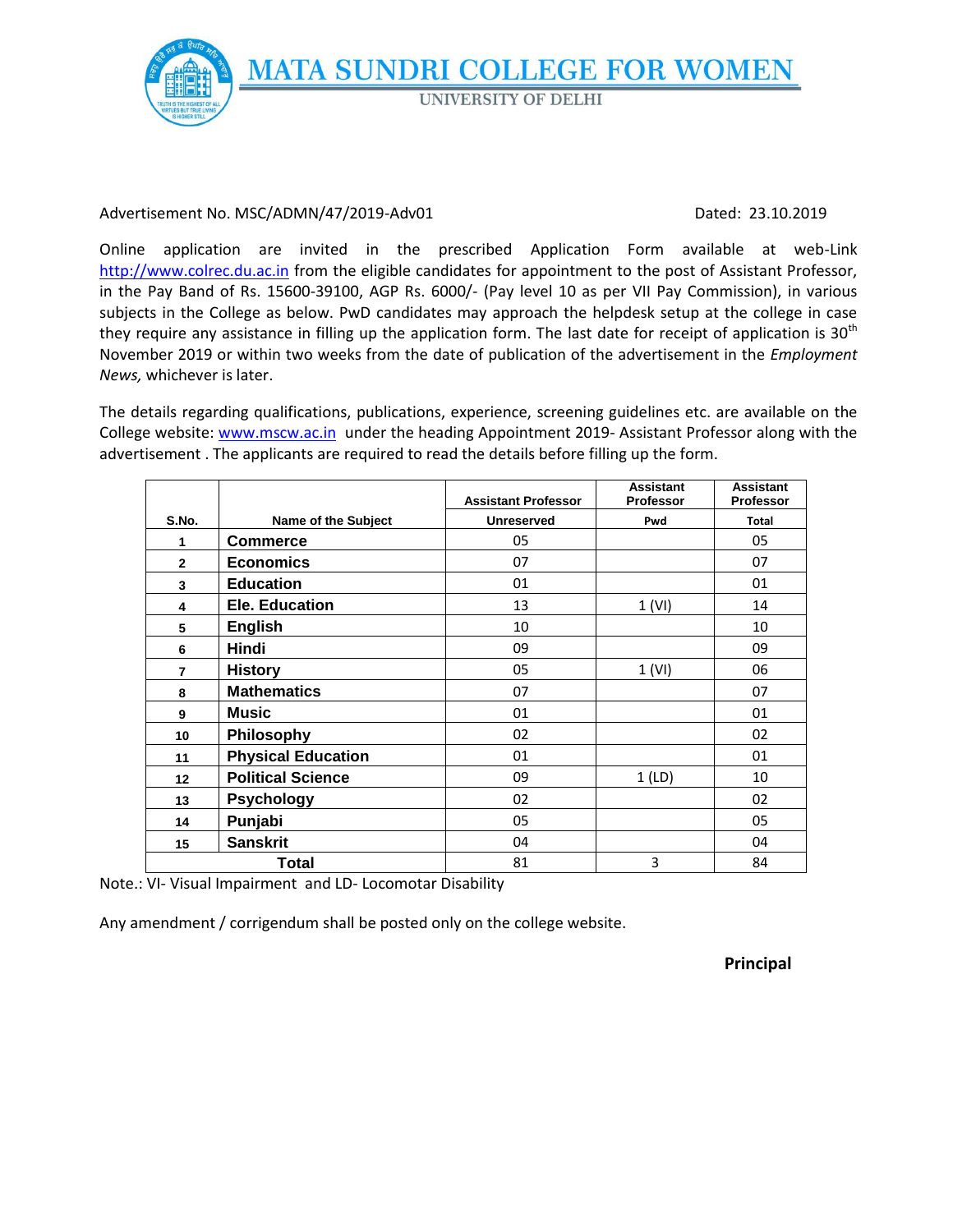**MATA SUNDRI COLLEGE FOR WOMEN** 

**UNIVERSITY OF DELHI** 

# **General Instructions for Applicants**

#### **(Advertisement for College Faculty Positions)**

- 1. All applicants are required to apply online in the prescribed format with complete, correct information and attachments. The applicant will be solely responsible for the authenticity of the submitted information. Applicants are required to fill the application form as available on the College website. The details regarding qualifications, experience, screening guidelines etc. are available on the College website: [www.mscw.ac.in](http://www.mscw.ac.in/) under the heading **Appointments 2019-Assistant Professor** along with this advertisement. The applicants are required to read these details before filling up the form.
- 2. Applicants should possess the prescribed qualifications and experience as on the closing date of application, as prescribed by the University for the Colleges from time to time for the respective post. The posts advertised carry UGC pay scales plus admissible allowances. The posts are being advertised keeping in view the broad areas of specialization in subjects. However, the Department concerned may have specific requirement of specialization.
- 3. The applications received shall be screened as per screening guidelines attached with this advertisement for short listing and recommending the applicants to be called for interview. Mere fulfillment of the qualification or the eligibility criteria does not entitle an applicant to be necessarily considered or called for interview.

Publications 'under submission' or submitted to referees will not be considered towards calculation of marks for publication criteria. Further, all the items for which marks are claimed should be strictly in accordance with the screening guidelines attached with the advertisement.

The minimum score requirement for shortlisting of applicants for the post of Assistant Professor is indicated in the screening guidelines attached herewith.

- 4. Application fees and application form(s) are to be submitted as per details given below:
	- Fees for Assistant Professor is Rs.500/- for UR/OBC/EWS category.
	- No application fee will be charged from applicants from SC, ST, PwBD category and Women applicants.
	- Fees once paid will not be refunded under any circumstances.
	- No application fee shall be charged from applicants, who had applied for the same post in the preceding advertisement, subject to the condition that interview for the said post in the said subject had not been conducted. (The applicant shall have to provide the relevant details/proof of his/her having applied for the post against the advertisement referred herein).
	- Application forms have to be filled only in online mode, as available on the website of the College along with this advertisement, within the prescribed time limit indicated in the advertisement. No offline forms would be accepted.
	- Payment should be made online only, through credit/debit card/Net Banking.
	- Applicants applying for more than one post/department must apply separately and pay fees separately.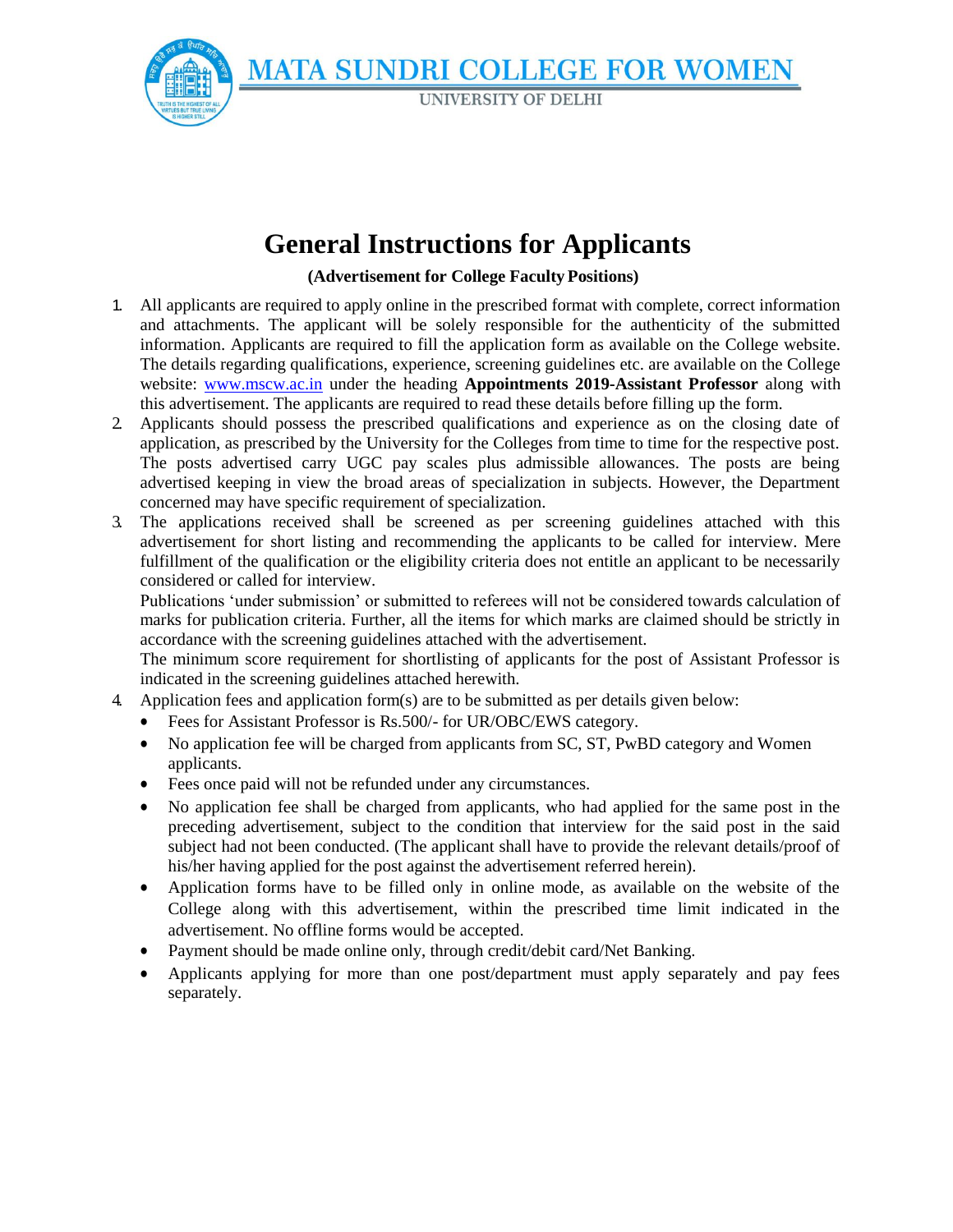**MATA SUNDRI COLLEGE FOR WOMEN UNIVERSITY OF DELHI** 

5. In order to avoid last minute rush, the applicants are advised to apply early. In case of any persistent technical issue, the applicants can mail their problem at the College E-mail ID[:](mailto:%20matasundricollege.du@gmail.com) [matasundricollege.du@gmail.com](mailto:%20matasundricollege.du@gmail.com)

6. The reservation for applicants from Persons with Benchmark Disability (PwBD) categories will be applicable as per UGC/Central Government norms. Applicants seeking reservation benefits available for PwBD category must upload the necessary documents justifying the claim of reservation as per Govt. of India lists/rules/norms. The certificate uploaded should be in the format prescribed by the Union Government and should be digitally verifiable.

In case the applicant wants to claim benefits under the PwBD category, the applicant's relevant disability should not be less than 40 per cent. Proof to this effect in the form of a valid Disability Certificate must be uploaded with the application.

If the relevant certificates for reserved category are not uploaded with the application, the application may be rejected and no appeal against its rejection will be entertained.

- 7. Consequent upon adoption of self-certification provisions as required by the Govt. of India, the College shall process the applications entirely on the basis of information/documents uploaded with the application. In case the information/documents are found to be false/ incorrect by way of omission or commission, the responsibility shall lie solely with the applicant and the applicant shall be liable for action as per law.
- 8. The Shortlisted candidates called for interview should report along with all the testimonials/certificates in original along with valid photo ID (Aadhaar/Voter Id/Driving License/Passport). A set of self-attested photocopy of certificates/testimonials with respect to the qualifications, experience and category as applicable, indicated in the online application form, duly certified by the applicant should be submitted at the time of interview.
- 9. Applicants serving in Government/Public Sector Undertakings (including Boards/Autonomous Bodies) are required to submit 'No Objection Certificate' from the employer, at the time of interview, if not uploaded with the online application earlier. The NOC should also indicate the vigilance clearance from the parent department.
- 10. All correspondence from the College including interview letter, if any, shall be sent only to the email address provided by the applicant in the online application form.
- 11. Applications which do not meet the eligibility criteria given in this advertisement and / or are incomplete in any respect shall be summarily rejected. Before applying online, applicants are advised to go through detailed notice available on the website of theCollege.
- 12. Applicants must NOT furnish any particulars that are false, tampered or fabricated, or suppress any material / information while submitting the online application and uploading self-certified copies/testimonials.
- 13. The College further reserves the right to amend the number of posts or not to fill any of the posts mentioned in the advertisement at its discretion without assigning any reason thereof.
- 14. Any consequential vacancies arising at the time of Interview may also be filled up from the available shortlisted candidates.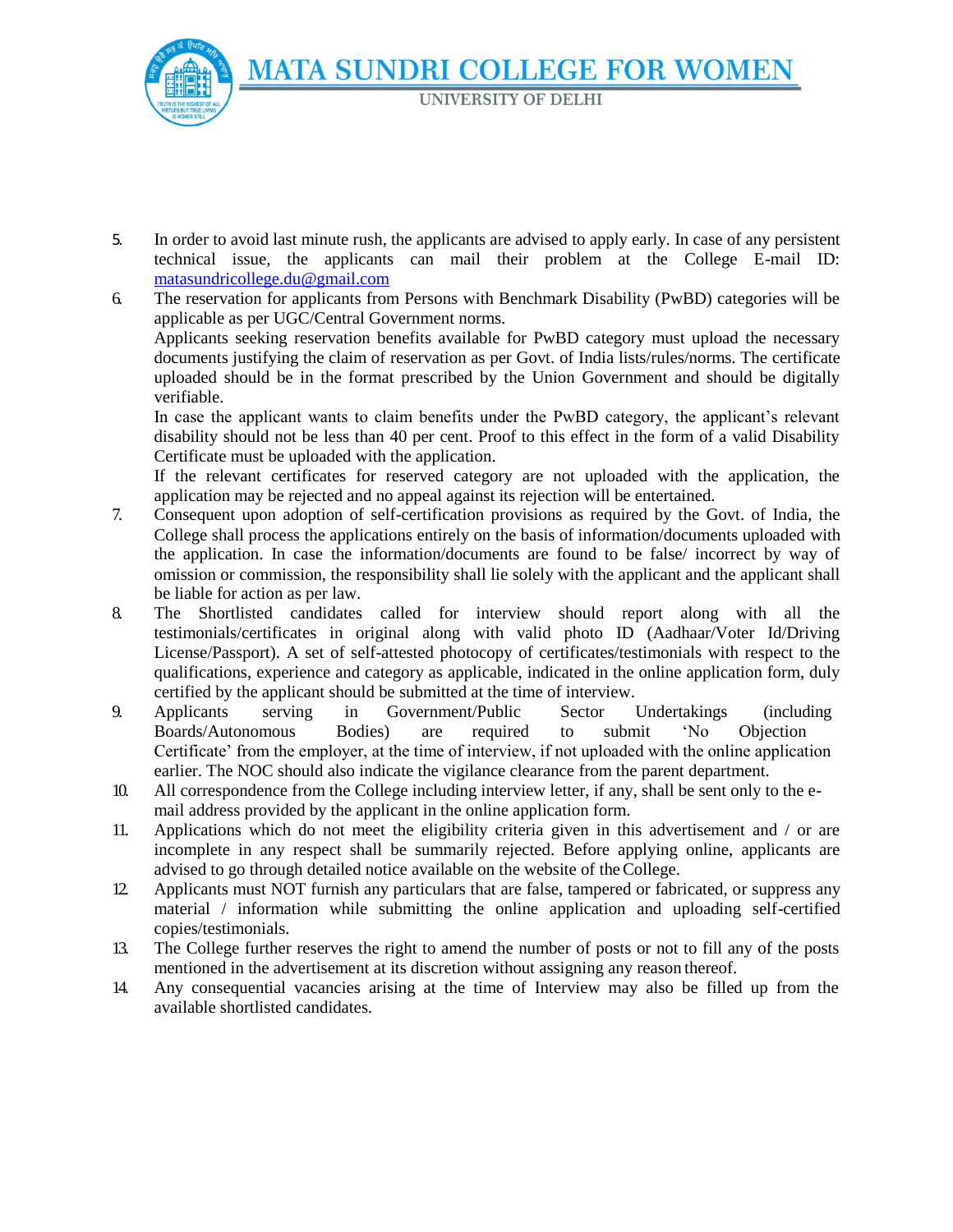**MATA SUNDRI COLLEGE FOR WOMEN** 

**UNIVERSITY OF DELHI** 

- 15. The College will verify the antecedents of the applicant at the time of appointment or anytime during the tenure of the service. In case it is found that the documents/information submitted by the candidate is false or the candidate has suppressed relevant information, the services of the candidate shall be terminated without prejudice to any other action initiated by the College.
- 16. In case of the any inadvertent mistake in the process of selection, which may be detected at any stage even after the issuance of offer letter, the College reserves right to modify/withdraw/cancel any communication made to the applicants.
- 17. In case of any dispute/ambiguity that may occur in the process of selection, the decision of the College shall be final. Applicants are advised to satisfy themselves before applying that they possess the essential qualifications laid down in the advertisement.
- 18. No TA/DA shall be paid to candidates for attending interview.
- 19. The last date for submission of the form shall be as specified in the advertisement.
- 20. Canvassing in any form will be treated as a disqualification.
- 21. Any dispute regarding the recruitment will fall under the jurisdiction of Delhi

**PRINCIPAL**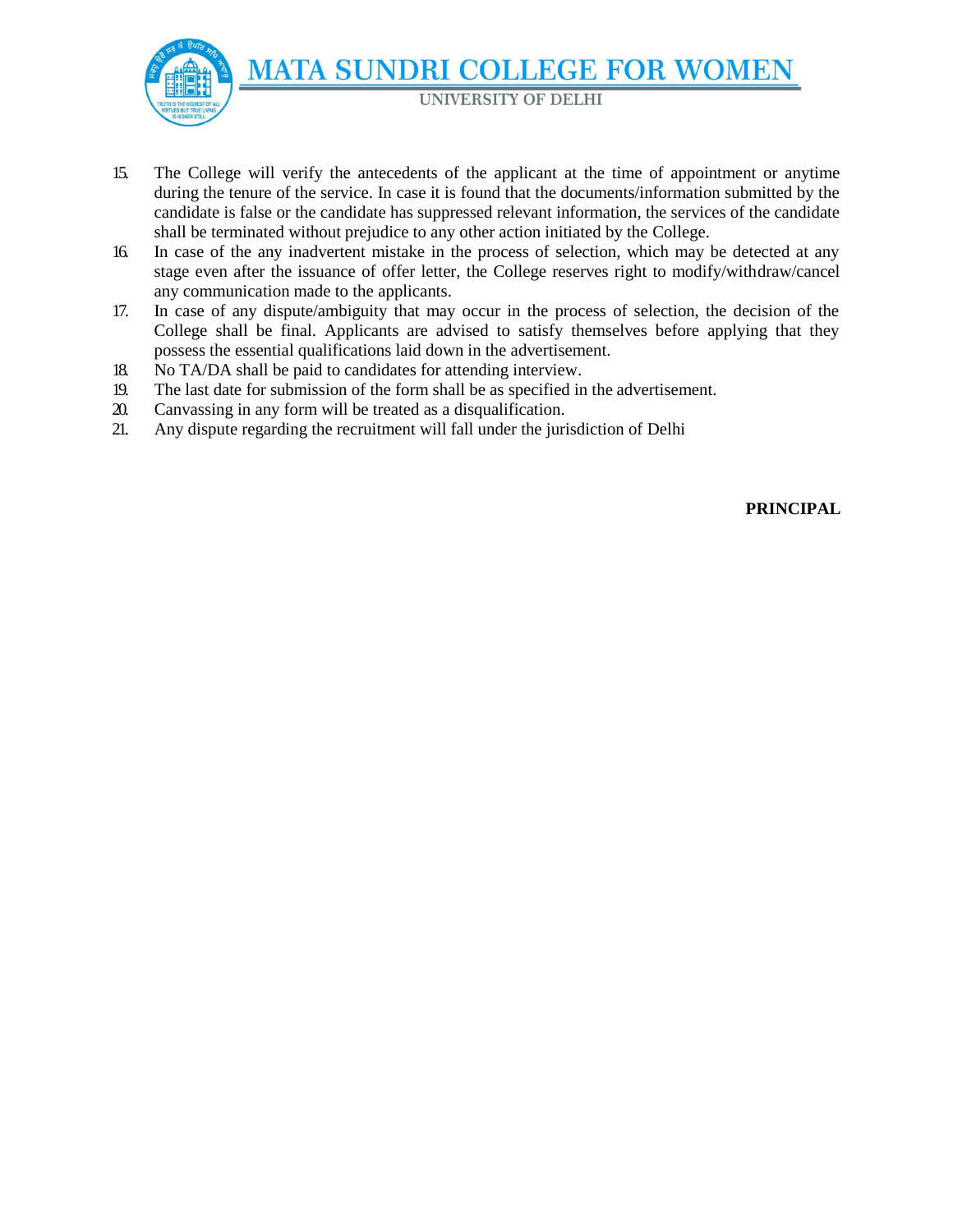

# **Qualifications for the post of Assistant Professor**

#### **ASSISTANT PROFESSOR:**

**I. For the disciplines of Arts, Commerce, Humanities, Social Sciences, Sciences, Languages and Physical Education.\***

### **Eligibility (A or B):**

# **A.**

1) A Master's degree with 55% marks (or an equivalent grade in a point-scale wherever the grading system is followed) in a concerned/relevant /allied subject from an Indian University, or an equivalent degree from an accredited foreign University.

2) Besides fulfilling the above qualifications, the candidate must have cleared the National Eligibility Test (NET) conducted by the UGC or the CSIR (exemption from NET shall be granted in accordance with clause (ii)  $\&$  (iii) of General Note in the last section of this document).

Or

# **B.**

The Ph.D. degree has been obtained from a foreign University/Institution with a ranking among top 500 in the world University ranking (at any time) by any one of the following: (i) Quacquarelli Symonds (QS) (ii) The Times Higher Education (THE) or (iii) The Academic Ranking Of World Universities (ARWU) of the Shanghai Jiao Tong University (Shanghai).

**Note:** The academic score as specified in the screening guidelines for the Colleges of the University shall be considered for short-listing of the candidates for interview only, and the selections shall be based only on the performance in the interview*.*

#### **GENERAL NOTE:**

- (i) The direct recruitment to the posts of Assistant Professors in the College shall be on the basis of merit through all India advertisement and selection by the duly constituted Selection Committees.
- (ii) The National Eligibility Test (NET) shall be the minimum eligibility for appointment of Assistant Professor.

*Provided* that candidates who have been awarded a Ph.D. Degree in accordance with the University Grants Commission (Minimum Standards and Procedure for Award of M.Phil./Ph.D. Degree) Regulation, 2009, or the University Grants Commission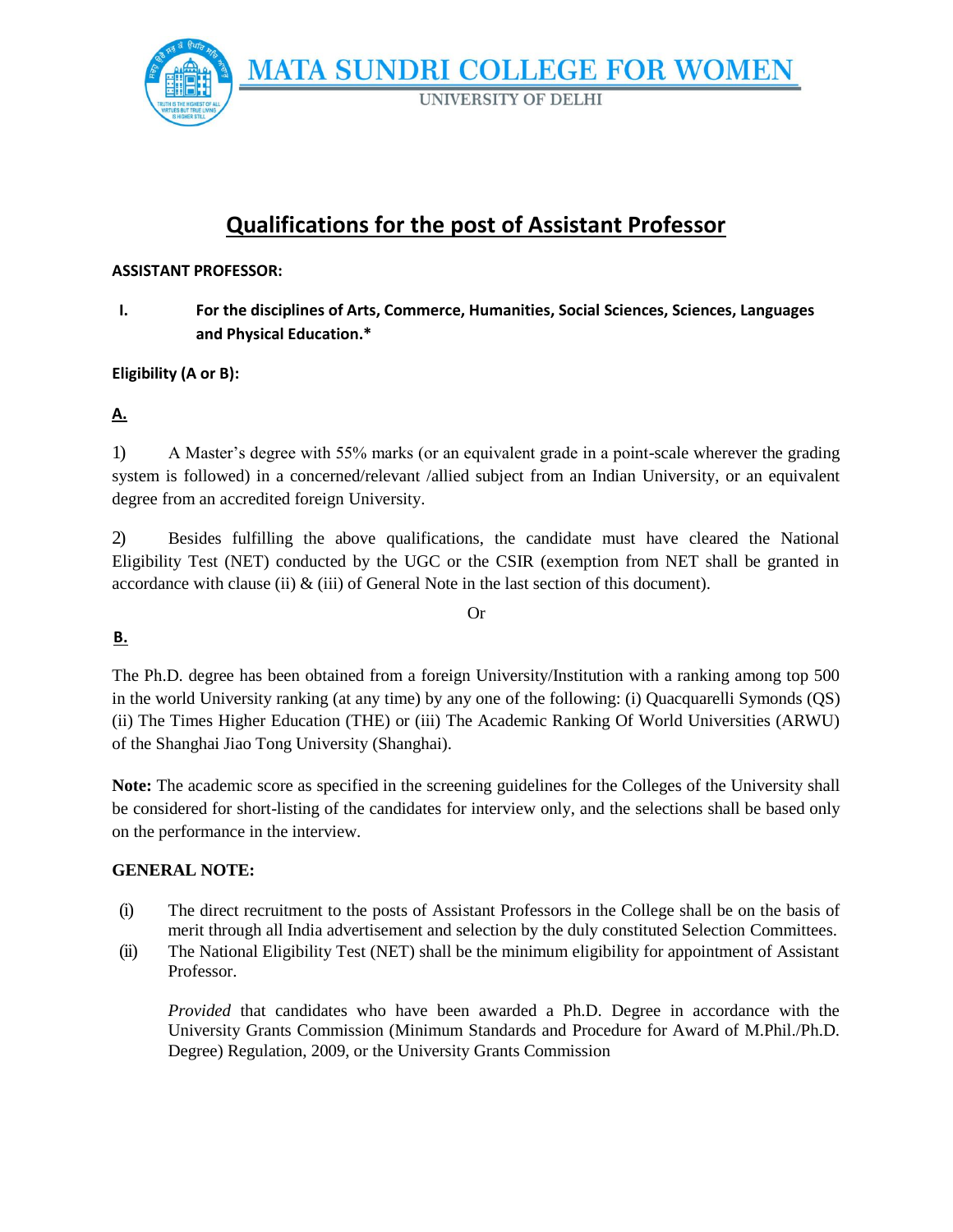**MATA SUNDRI COLLEGE FOR WOMEN UNIVERSITY OF DELHI** 

Minimum Standards and Procedure for Award of M.Phil/Ph.D. Degree) Regulation, 2016, and their subsequent amendments from time to time, as the case may be, shall be exempted from the requirement of the minimum eligibility condition of NET for recruitment and appointment of Assistant Professor in the University.

*Provided* further that the award of degree to candidates registered for the M.Phil/Ph.D. programme prior to July 11, 2009, shall be governed by the provisions of the then existing Ordinances / Bye-laws / Regulations of the Institutions awarding the degree. All such Ph.D. candidates shall be exempted from the requirement of NET for recruitment and appointment of Assistant Professors in the Colleges subject to the fulfillment of the following conditions:

- a) The Ph.D. degree of the candidate has been awarded in regular mode only;
- b) The Ph.D. thesis has been awarded by at least two external examiners;
- c) An open Ph.D. viva voce of the candidate has been conducted;
- d) The candidate has published two research papers from her/his Ph.D. work out of which at least one is in a refereed journal;
- e) The candidate has presented at least two papers, based on her/his Ph.D. work in conferences/seminars sponsored/ funded/supported by the UGC/ ICSSR/CSIR or any similar agency.

The fulfillment of these conditions is to be certified by the by the Registrar or the Dean (Academic Affairs) of the University concerned.

- (iii) The clearing of NET shall not be required for candidates in such disciplines for which NET has not been conducted.
- (iv) A minimum of 55% marks (or an equivalent grade in a point-scale, wherever the grading system is followed) at the master's level shall be the essential qualification for direct recruitment of teachers and other equivalent cadres at any level.

A relaxation of 5% shall be allowed at the Bachelor's as well as at the Master's level for the candidates belonging to Scheduled Caste/Scheduled Tribe/Other Backward Classes (OBC) (noncreamy layer)/Differently Abled [Persons with Benchmark Disability PwBD)] in the category of (a) Visual Impairment (VI) including blindness and low vision, and (b) Locomotor Disability (LD) including leprosy cured, dwarfism, acid attack victims and muscular dystrophy. The eligibility of 55% marks (or an equivalent grade in a point scale wherever the grading system is followed), wherever specified, and the relaxation of 5% to the categories mentioned above are permissible, based only on the qualifying marks without including any grace mark procedure.

(v) A relaxation of 5% may be provided (from 55% to 50% of the marks) to the Ph.D. Degree holders, who have obtained their Master's Degree prior to 19 September 1991.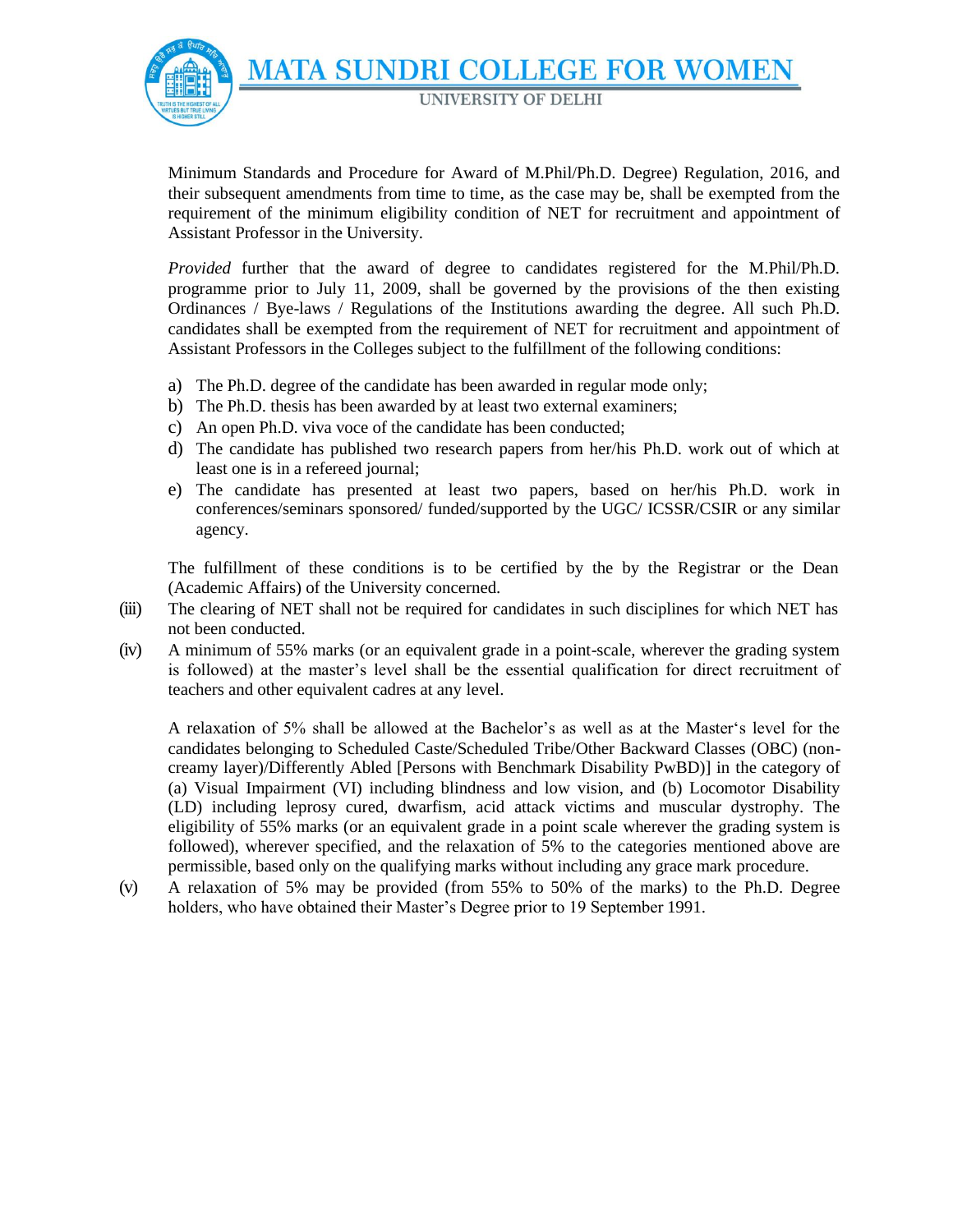

- (vi) A relevant grade which is regarded as equivalent of 55%, wherever the grading system is followed by a recognized university, at the master's level shall also be considered eligible.
- (vii) The time taken by candidates to acquire M.Phil. and/or Ph.D. Degree shall not be considered as teaching/research experience to be claimed for appointment to the teaching positions. Further the period of active service spent on pursuing research degree simultaneously with teaching assignment without taking any kind of leave, shall be counted as teaching experience for the purpose of direct recruitment/ promotion.
- (viii) The number of candidates to be called for interview for the teaching posts in the Colleges, shall be determined after screening of applications in accordance with the guidelines laid down in the Screening guidelines annexed with this advertisement.
- (ix) **(a)** No person shall be appointed to the post of Assistant Professor in the Colleges, if such person does not fulfill the requirements as to the qualifications for the appropriate post laid out herein and in the Ordinance XXIV of the Ordinances of the University. **(b)** Those entering the service as Assistant Professor having a post-doctoral teaching/research experience, after obtaining a Ph.D. degree and proven credentials, may be eligible for discretionary award of advance increments to be given to the person, as decided and recorded by the Selection Committee in the minutes of its meeting. Discretionary award of advance increments is not applicable to those entering the profession as Assistant Professor who are entitled for grant of advance increments for having acquired a Ph.D., M.Phil. or M.Tech. and LLM degree.
- (x) For those entering the service in the College, other stipulations prescribed by the UGC/University shall be mandatory for all posts.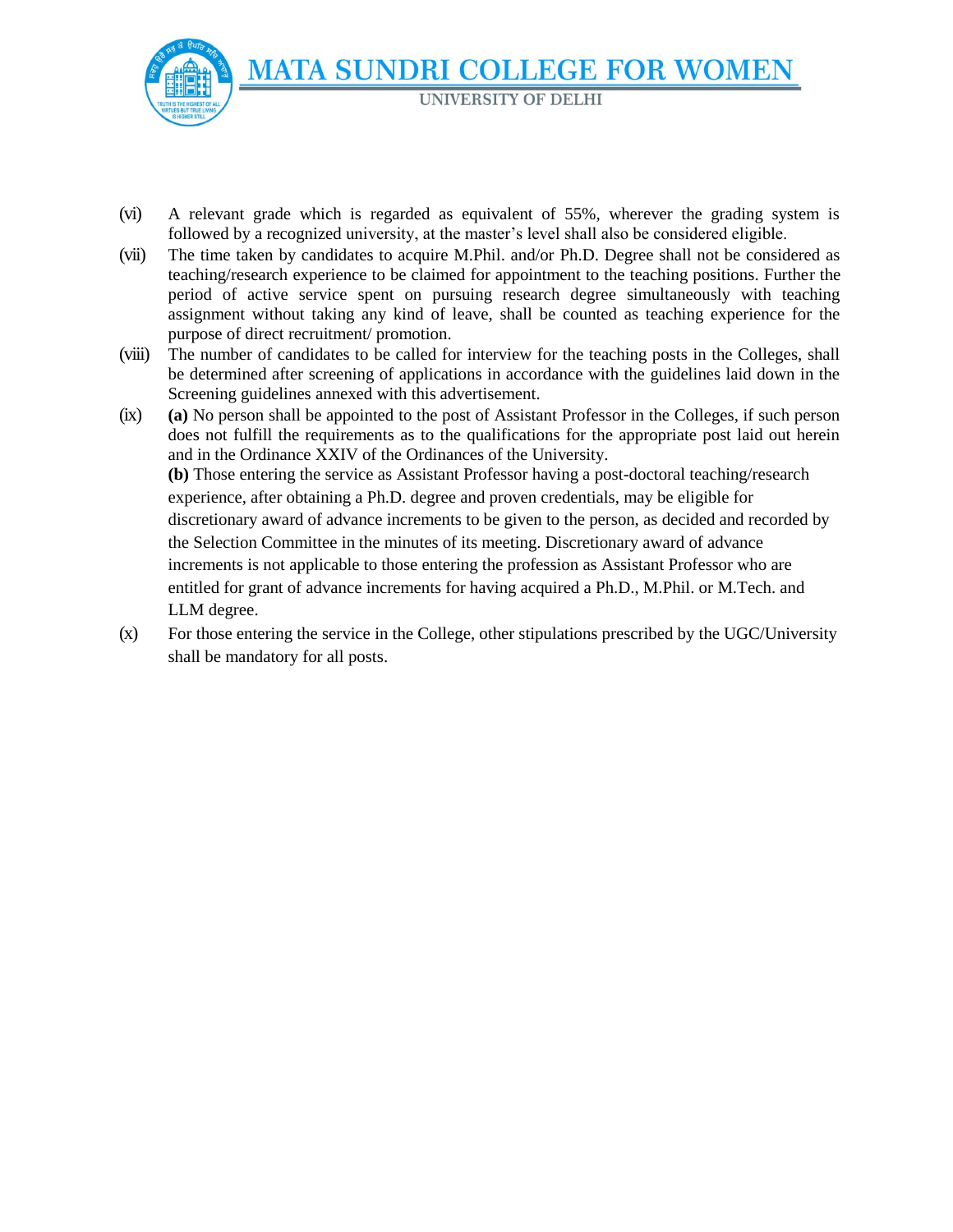

# **Guidelines for Screening/Shortlisting of candidates for appointment to the post of Assistant Professor in the College.**

In order to restrict the number of candidates to be called for interview so as to enable the Selection Committee to have a comprehensive assessment of the candidates, applications received for the faculty position shall be screened on the basis of the academic and other related credentials of the candidates through the following criteria:

For the post of Assistant Professor, the criteria for evaluation of candidates for determining their eligibility for shortlisting shall be on based on a 100 point scale. The distribution of marks will be as follows:

| <b>S.No.</b>   | <b>Academic Record</b>              | <b>Score</b>                                         |                              |                                  |                            |
|----------------|-------------------------------------|------------------------------------------------------|------------------------------|----------------------------------|----------------------------|
|                | Graduation.                         | 80%                                                  | 60%<br>less  <br>to          | 55%<br>to                        | 45% to less                |
|                |                                     | &Above                                               | than $80\% = 19$             | than<br>less                     | than $55\% = 10$           |
|                |                                     | $=21$                                                |                              | $60\% = 16$                      |                            |
| $\overline{2}$ | Post-Graduation                     | 80%<br>60%<br>to<br>55% (50% in case of SC /<br>less |                              |                                  |                            |
|                |                                     | &Above=                                              | than $80\% = 23$             |                                  | ST / OBC (non-creamy       |
|                |                                     | 25                                                   |                              |                                  | layer) /PwBD) to less than |
|                |                                     |                                                      |                              | $60\% = 20$                      |                            |
| 3              | M. Phil.                            | 60%                                                  | 55% to less than $60\% = 05$ |                                  |                            |
|                |                                     | above $=07$                                          |                              |                                  |                            |
| $\overline{4}$ | Ph.D.                               |                                                      |                              | $\mathbf{2}$                     |                            |
|                |                                     |                                                      |                              | 5                                |                            |
| $\overline{5}$ | <b>NET</b> with JRF                 |                                                      |                              | $\mathbf{1}$<br>$\boldsymbol{0}$ |                            |
| 6              | <b>NET</b>                          |                                                      |                              | $\overline{0}$                   |                            |
|                |                                     |                                                      |                              | 8                                |                            |
|                | Research Publications (2 marks      |                                                      |                              | $\theta$                         |                            |
|                | for each research publications      |                                                      |                              | 6                                |                            |
|                | published in Peer-Reviewed or       |                                                      |                              |                                  |                            |
|                | UGC- listed Journals)               |                                                      |                              |                                  |                            |
| $\overline{7}$ | <b>Teaching/Post Doctoral</b>       |                                                      |                              | $\mathbf{1}$                     |                            |
|                | Experience (2marks for one year     |                                                      |                              | $\theta$                         |                            |
|                | each)#                              |                                                      |                              |                                  |                            |
| 8              | Awards                              |                                                      |                              |                                  |                            |
|                | <b>International/National Level</b> |                                                      |                              | $\boldsymbol{0}$                 |                            |
|                | (Awards given by International      |                                                      |                              | 3                                |                            |
|                | Organizations                       |                                                      |                              |                                  |                            |
|                | /Government of India / Government   |                                                      |                              |                                  |                            |
|                | of India recognized National Level  |                                                      |                              |                                  |                            |
|                | Bodies)                             |                                                      |                              |                                  |                            |
|                |                                     |                                                      |                              |                                  |                            |
|                | State-Level                         |                                                      |                              | $\boldsymbol{0}$                 |                            |
|                | (Awards given by StateGovernment)   |                                                      |                              | 2                                |                            |

# **I. Criteria for Short-listing of Candidates for Interview for the Post of Assistant Professors in Colleges of the University**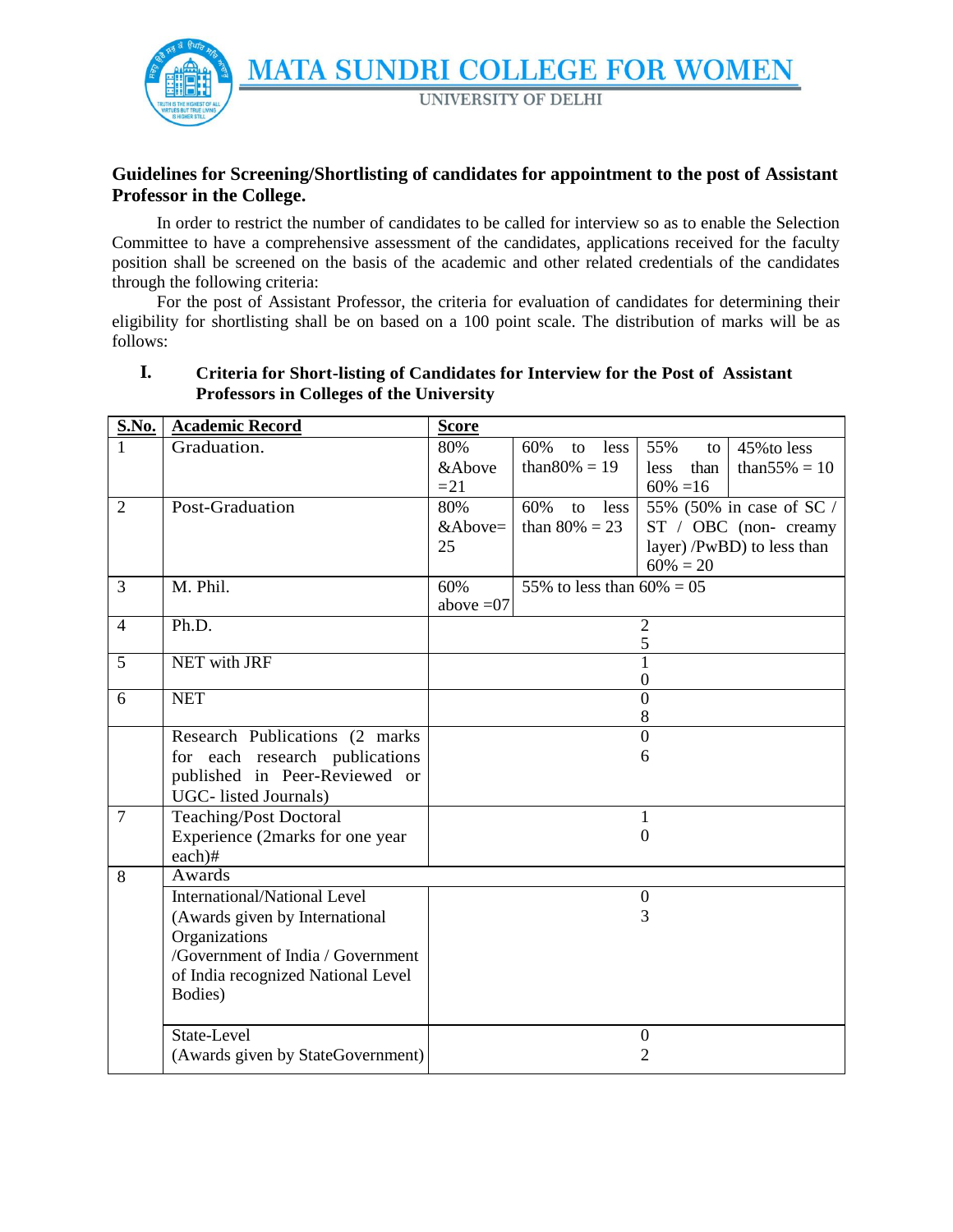

# However, if the period of Teaching/Post-doctoral experience is less than one year, then the marks shall be reduced proportionately.

Note:

| (A)                          | $\left(1\right)$ | $M.Phil + Ph.D.$   | Maximum | 25Marks   |
|------------------------------|------------------|--------------------|---------|-----------|
|                              | (11)             | <b>JRF/NET</b>     | Maximum | 10 Marks  |
|                              | (m)              | In awards category | Maximum | 03 Marks  |
| (B)                          |                  | Academic Score     |         | 84        |
| <b>Research Publications</b> |                  |                    |         | 06        |
| <b>Teaching Experience</b>   |                  |                    |         | <u>10</u> |
| <b>Total Score</b>           |                  |                    |         |           |

#### **II. Shortlisting of candidates: Criteria and Process**

- 1. The Screening Committee will draw a list of all the candidates indicating the marks scored by them in descending order i.e. starting from the candidate getting the highest marks towards the candidates getting the lower marks.
- 2. In case of tie in the marks of two or more candidates, the candidate having the higher/highest marks at the Master's level shall be ranked above the other(s).
- 3. For appointment in the Colleges, all candidates securing 60 marks and above shall be called for interview for posts of Assistant Professors. A minimum of 50 candidates for the first vacancy and 20 candidates for every additional vacancy shall be called for interview in order of their ranks in the list prepared by the Screening Committee on the basis of marks scored by the candidates. In case the minimum number of candidates as specified above is not available, the benchmark of 60 marks may be progressively lowered as required, until the minimum eligibility as specified in Ordinance XXIV is reached so that this minimum number of candidates shall be called for interview.
- 4. The marks awarded to the candidates during the process of screening of applications shall not have any weightage/credit or merit during assessment/interview of the candidates by the Selection Committee as these marks shall be used only for screening/shortlisting purposes.
- 5. The time taken by candidates to acquire M.Phil. and / or Ph.D. Degree shall not be considered as teaching/ research experience to be claimed for appointment to the teaching positions. Further the period of active service spent on pursuing research degree simultaneously with teaching assignment without taking any kind of leave, shall be counted as teaching experience for the purpose of direct recruitment/ promotion.
- 6. In case of any dispute with regard to screening of the applications, the decision of the Screening Committee shall be final.
- 7. The status of short-listing will be made available on the dashboards of the respective applicants for information.